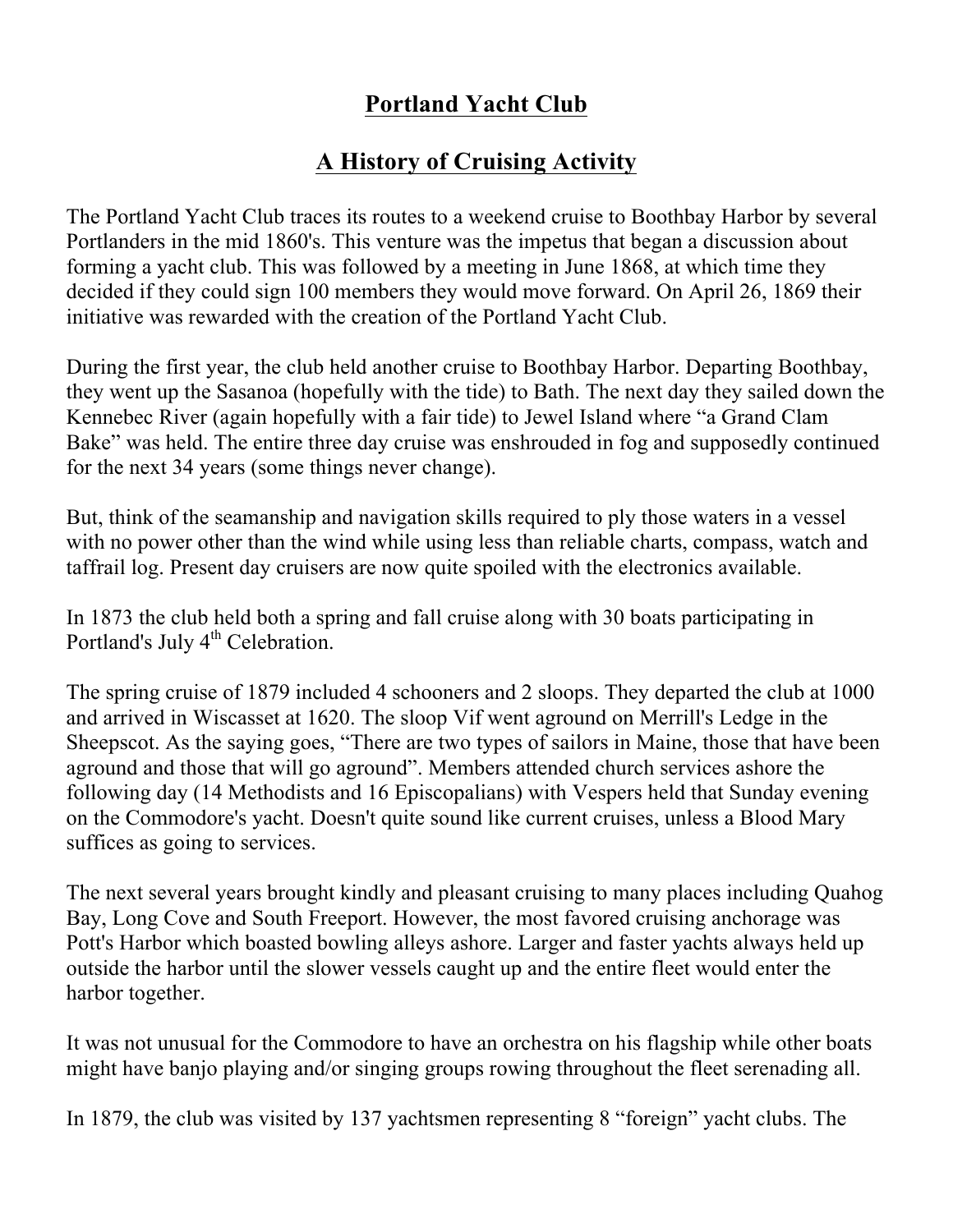following year visits by "foreign" clubs increased to 109 vessels including eight steamers. Even in the late 1800's the beauty of the Maine coast was recognized by "those from away."

In 1890 Portland Yacht Club joined with a club from Rockland, MA for a joint cruise. However, it was noted that yachting interest was on the wain as a report of the Regatta Committee stated that "the yachting season of the Portland Yacht Club has been entirely devoid of interest."

The cruising interest of PYC is a significant pillar of the organization. This is substantiated by the following quote taken from an 1895 report:

"Racing has never been the primary design of the Portland Yacht Club. Other clubs are forced, from sheer monotony, to cultivate this spirit; but, we who have at our doors a coast that attracts all the yacht clubs of the Atlantic states, have been blessed and handicapped by our environment. Our shores present too great a charm in the pleasure of coasting."

Records also indicate that the spring cruise usually held the last week in May had always been run in bad weather and fog. Again, some things never change.

With the advent of the Spanish American War, the harbor was closed. To dissuade anyone from broaching this rule the club received notice that any yacht that tried to venture out would have her sails shot full of holes. Now that is motivation to stay in port.

Cruising interest began to wane again as "commercialism which is so rife today that many of the club members with larger yachts began to charter them for the season, thus removing these boats from all club activities."

In the 1890's, there were complaints of overcrowding in Maine waters as evidenced by the Commodore Bray's log entry while in Christmas Cove:

"Christmas Cove is the same beautiful place, but has lost its attractiveness, in a large degree, for the mob that is there with their unlimited cheek and yells. Years ago the attraction of Christmas Cove was due to the fact that one felt, when there, removed from all the bustle, really isolated from the world, but now the air is filled with cat calls and yells such as one might hear in Hell. Lights out at 2330."

I wonder what this individual would think if he looked out at the Falmouth anchorage of today or spent a weekend at The Goslings.

In 1891, the annual cruise went to Christmas Cove despite the overcrowding. Hopefully, PYC members were not involved in the "cat calls and yells," but I somehow doubt it.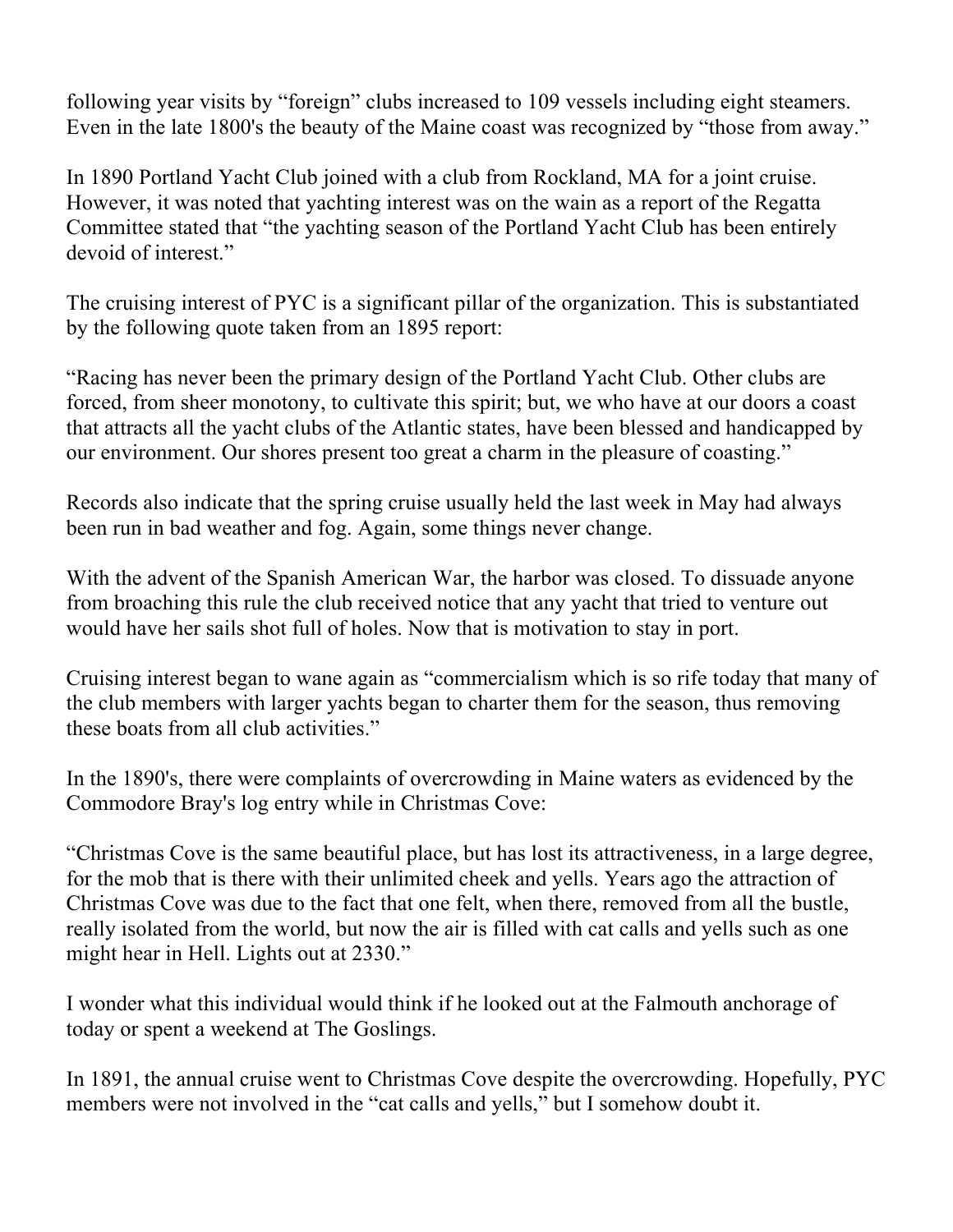On the return trip the waters off Seguin were quite rough and two stools on Commodore Bray's steam yacht Maitland were thrown through a closed pilot house window. In addition, the Fleet Surgeon had to administer a "quinine and cholera" mixture to several members.

In 1905, the spring cruise was moved to June  $16<sup>th</sup>$  in hopes of better weather. Seventeen yachts left on that date, and it was the first time in 35 years that the weather was favorable. That year's cruise took them to Pott's Harbor, Boothbay and Winnegance. One log reported that "the Juno joined the cruise at the start and each night thereafter anchoring just astern of the flagship, though not a member and not invited." Seas were such that another log reported that a guest had the unfortunate experience of "unswallowing." Seems like a more genteel word than "ralphing."

The Boston Yacht Club visited PYC during its annual summer cruise also.

The records from 1905 to 1910 are missing. However, the 1910 cruise was held and visited Pott's Harbor and Mackerel Cove. One members log notes (with some sarcasm) that:

"In Mackerel Cove a native gave a demonstration of how to sink a yacht tender by ramming it with a Hampton boat under power."

During the early 1900's the advent of power boats and automobiles caused a loss of interest in sailing. For the first time power boats outnumbered sailboats. In 1918, the only water activity was a cruise comprised of sixteen power boats and one lone sailboat. While navigating up the New Meadows River the sailboat lost its topsail and bowsprit on a wire strung across the river. For the remainder of the cruise it was towed by one of the power boats.

World War I brought boating activities to a standstill. All but one sailboat remained on the hard. And, in 1916 a power boat named "Chicken" never ventured beyond Bug Light.

Again the records from 1926-1938 were lost. In addition all memorabilia, half hulls and trophies were lost in a fire that started at 0158 on August 10, 1926. The next two decades brought an increased interest in racing with several one design classes. Cruising began to take a back seat.

Then in 1940 the harbor was again closed for World War II, and the club house was leased to the Coast Guard. Boating activity virtually came to a standstill. For the next 16 years there is little record of cruising activities. However, racing had taken hold in one designs and smaller boats such as Turnabouts and Lightnings.

For the first time in many years in 1956 a cruise was held to the Basin. This was received so well, that a second cruise ensued later that summer to Quahog Bay.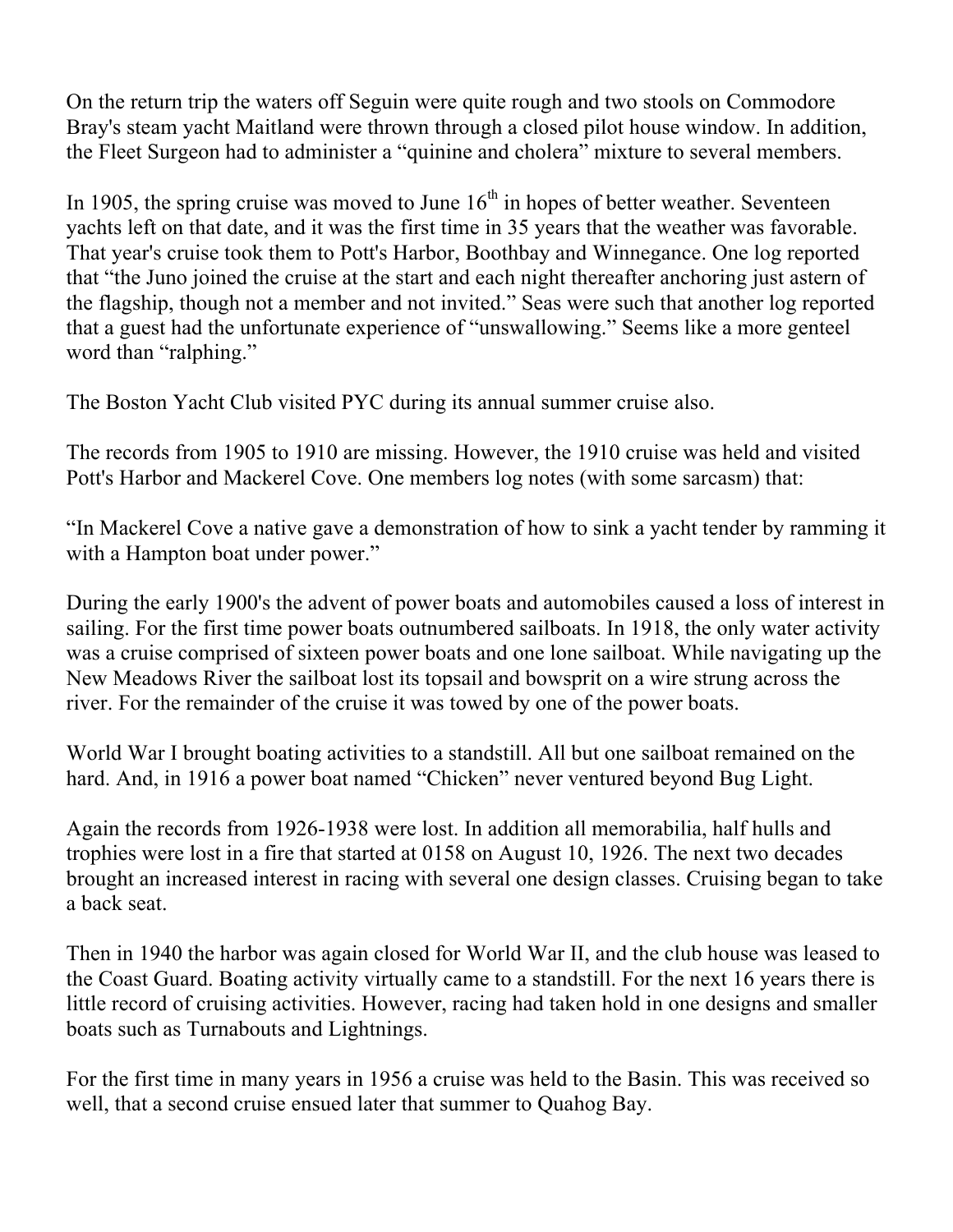However, racing was the primary focus of the club for the next two decades. Many one design classes existed (Lightnings, Ensigns, Etchells and J-24's) with annual races hosted by clubs along the entire Maine coast.

For much of this time the annual club cruise became a weekend event to High Head with the Commodore's cocktail party a central part of Saturday evening's festivities.

While returning from this event in the late '70's Walter and Polly Savage on Marmaduke struck a sunken dory off Sand Island on the eastern side of Chebeague, holing the boat. Walter's quick thinking of going full throttle allowed him to lift the bow above the gaping hole and beach her on Sand Island. Assisted by this author on his Mako 22, much of Marmaduke's gear, equipment, crew and standard poodle were off-loaded to Ward Graffam's Windy II. Unfortunately, the incoming tide overtook Marmaduke, and she was a total loss.

In 1980, Dave Semonite volunteered to renew cruising interests. He organized a one week cruise along the coast that was enjoyed by many sail and power boats. Bill McLeod followed Dave's lead the following year.

In 1982 a new Board position of Cruise Chairman was created replacing the Power Committee. In the 1960's and 1970's this Committee ran predicted log events on a weekly basis. But by the late 70's power boating continued to wain , in part due to the oil embargo of 1974. In 1981 this committee's only responsibilities were to act as race committee for the Thursday night regattas and Patrol vessels at the start of the Monhegan. These duties were shifted to volunteers.

1982 saw the first recorded two week cruise. It included anchorages at Christmas Cove, Tenant's Harbor, Seal Bay, Northeast and Southwest Harbors, Pretty Marsh, and Sebasco with several lay-days for the 25 participating yachts to chose their own favorite spots.

A Captain of the Day was responsible for colors at 0800 and sunset with the shotgun passed from Captain to Captain. Having Chaired that Committee in its first year, I can say that this practice was not always enjoyed by other yachts who were not prepared for the blast.

The highlight of the two weeks was a splendid evening on the ramparts of the fort in Castine where the Commodore's cocktail party was held. The merriment then continued at Admiral Brennan's house and then back to the yachts.

As I entered Seal Cove on Fox Island Thorofare, I spied Pot-O-Gold with a severe port list. I approached carefully and asked Lindsay Lord if all is well. He wryly said he was testing Lindsay's Law to see if still held true. "If the draft of your boat exceeds the depth of the water, by God you are surely aground."